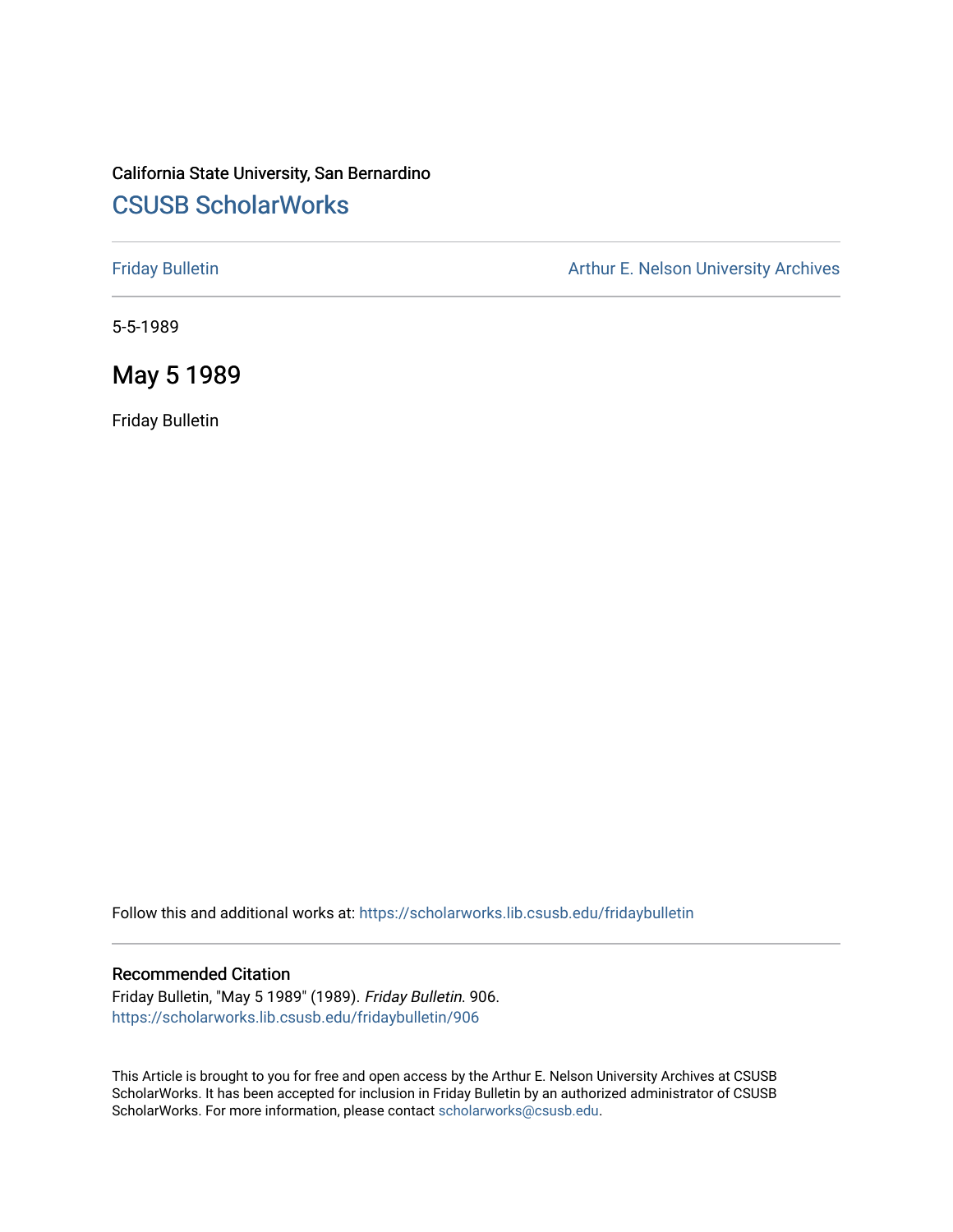

# 5 *Finalists Named Music of Americas for Graduate Dean Festival Debuts*

The first of five candidates for dean of graduate studies position will be on campus Friday, May 12.

One finalist is from the campus. Dr. Julius Kaplan, professor of art and currently half-time dean of graduate studies.

The selection committee, chaired by Dr. Amer EI-Ahraf (Academic Resources), will bring the candidates to campus by early June.

Dr. John B. Turner, associate dean of the graduate school and assistant provost at Massachusetts Institute of Technology, will be the hrst. The open forum, at which the entire campus community can meet him, will be from 11:15 to noon in PL 241.

Dr. Maude Southwell Wahlman, associate professor and chair of the Art Department at the University of Central Florida, will be on campus June 1.

Dr. Phillip G. Sokolove, professor of biological science and associate dean of arts and sciences at the University of Maryland, Baltimore, will be interviewed June 8.

The fifth finalist, whose date is to be confirmed, will be Dr.

William H. Taft, dean of graduate studies and research at Worcester Polytechnic Institute in Massachusetts.

Times for their open forums have not yet been set. Dr. Kaplan's interviews will be set after the schedules are determined for those coming from a distance.

The position to be filled is the first full-time graduate dean for the university. Dr. Kaplan and his predecessors served half-time in the administrative post.

# *Pat Brown Here May 9*

Former Gov. Edmund G. (Pat) Brown, Sr., who held the state's highest office when the university was founded, will speak on campus at 8 p.m., Tuesday, May 9.

His talk, "California: The Year 2000," will be in the Upper Commons. The public is invited to the free lecture.

Brown, 84, was governor from 1959-1967. Cal State was created by Legislative action in 1960 and opened for classes in 1965.

The music of Latin America will be featured in the first Music of the Americas Festival May 17-20.

An outdoor fiesta of Latin American music, dance and food on Saturday, May 20 will conclude the festival, which is open to the campus and the community, said Dr. Edward Bostley (Music).

Among the performers will be UCLATINO, a jazz group from UCLA; the Mixcoacalli Folk Dance Ensemble; Los Peldanos Trio; University Jazz Ensemble; the INCA Folk Ensemble and Poncho Sanchez and his Latin Jazz Ensemble. Student organizations are expected to sponsor booths with goods, crafts and comedy acts. The fiesta will run from noon to 6 p.m. in the Commons Plaza.

Three evenings of concerts, open to the public, will highlight each day. The Chamber Orchestra, directed by Dr. Bostley, and the Symphonic Band, directed by Dr. Carolvn Neff, will present the concert Wednesday, May 17. Featured on the program will be a composition by Dr. Hector Campos Parsi, dean of Puerto Rican composers and visiting

professor on campus this quarter.

The Thursday, May 18 concert wiU be by the Concert Choir and the Chamber Singers, directed by Dr. Loren Filbeck.

Guest performers at the Friday, May 19 concert include the Ecuadorian soprano Maria Niles and the Palo Verde Trio from Cal State, Fullerton. The Faculty Woodwind Quintet also will be on the program.

The evening concerts begin at 8 p.m. in the Recital Hall. Admission is \$5 general and \$3 for students and senior citizens.

Moming and afternoon programming, directed more toward student audiences, will begin Wednesday, May 17 with a lecture-clinic at 11 a.m. and a faculty-student recital by chamber ensembles at 2 p.m.

A choral festival for high school ensembles will be held Thursday, May 18 from 1 to 4 p.m. Participants will present a selection of Latin American music.

At 11 a.m, Friday, May 19 two ethnomusicologists from UCLA, Stephen Loza and Danilo Lozano, will

*Continued on next page*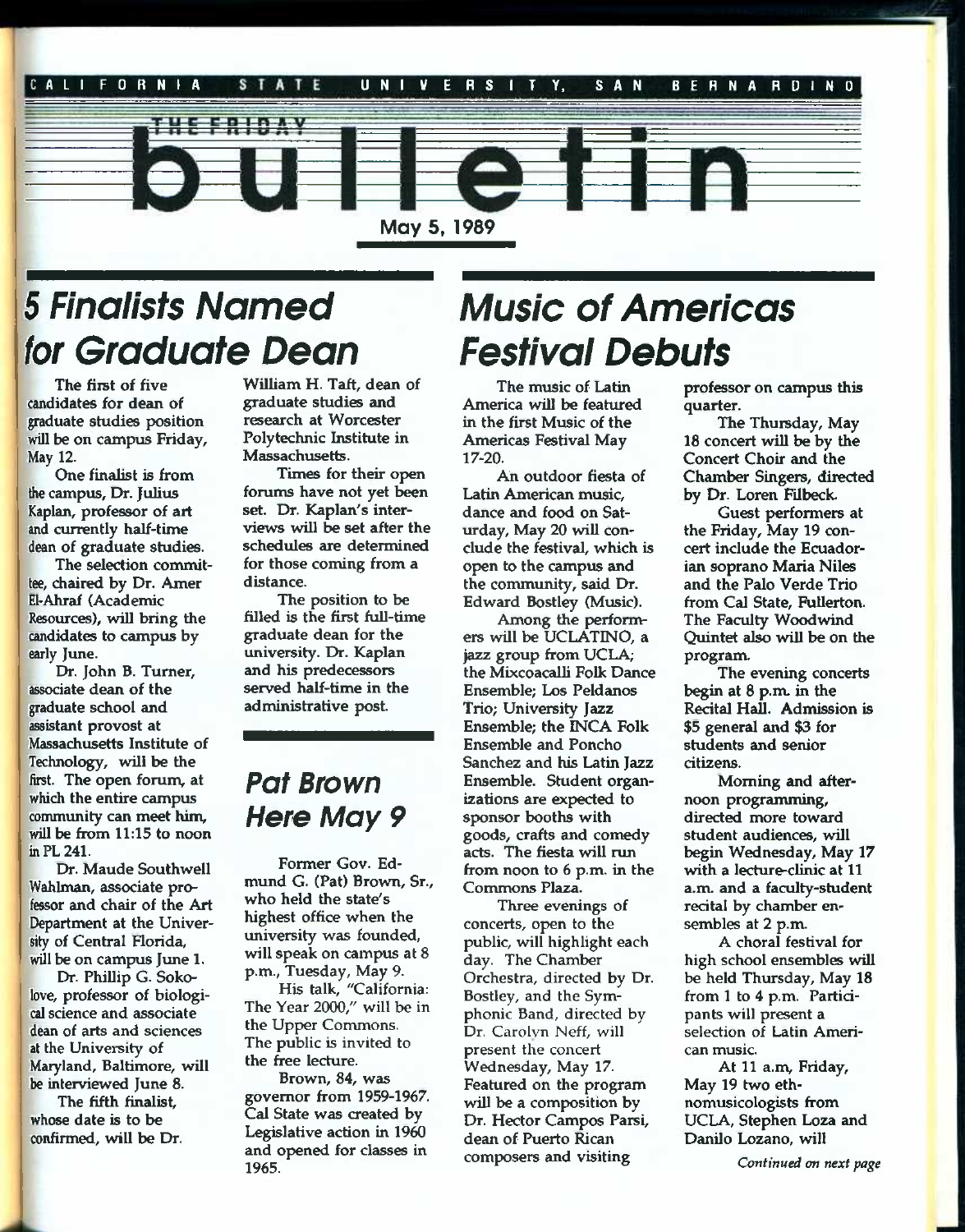### *Music Festival*

*(continued from Page 1)* 

lecture and demonstrate "Latin American Pop Music."

The Friday afternoon lecture-concert, on "Concert Music in Latin America," will feature Dr. Raymond Torres-Santos as moderator. Dr. Campos Parsi and Aurileo de la Vega, whose work also will be performed during the festival.

The morning and afternoon programs, which are free, will also be in the Recital Hall.

Dr. Bostley, who is coordinating the festival, hopes to feature music from other countries or regions in the Americas in the future.

# *Chamber to Honor Koon, Jandf*

Dr. Helene Koon (English) and Dr. Fred Jandt (Communication) will be honored Friday, May 12 at the San Bernardino Chamber of Commerce's annual College Professors Honors Breakfast.

The event, which will *be* held at 7:30 a.m. at San Bernardino Valley College, also recognizes faculty from SBVC, Crafton Hills College and the University of Redlands. One business leader will be cited for support of education.

"Colleagues and others from the campus are invited to attend the event to help recognize

our distinguished faculty and the honorees from the other campuses," said Cynthia Pringle (Public Information), who serves on the Chamber Board of Directors.

Reservations, at \$10 per person, are to be made with the Chamber of Commerce office, 885- 7515.

Dr. Koon, who has been with the university since 1970, is the campus' outstanding professor this year. Dr. Jandt came to Cal State in 1983 to establish the Department of Communication.

The business honoree, Edward Jacobsen, is a former member of the Board of Councillors, an advisory group for the School of Business and Public Administration and is active in the Chamber's Higher Education Committee.

# *J. A. Ralph Named Associate Librarian*

Johnnie Ann Ralph, who served as acting library director from September until January, has been appointed associate university librarian.

Dr. William Aguilar, who arrived Jan. 1 to become university librarian, announced the appointment.

Ms. Ralph, a member of the library staff since 1971, assumes responsibilities for Materials Services, Patron Services and Access Services.

# *Dr. Detweller Finalist for Presidency*

Dr. Robert Detweiler, vice president for academic affairs, is one of five finalists for the presidency of Cal State, Dominguez Hills, the Chancellor's Office has announced.

The appointment of the president will be made by the CSU Board of Trustees at their meeting May 16.

The search drew the largest number of candidates for a presidency in recent years, said Caesar Naples, CSU vice chancellor for faculty and staff relations.

Dr. Detweiler came to the San Bernardino campus in 1985 as professor of history and vice president for academic affairs. He had been Dean of the School of Arts and Letters at San Diego State University.

# *Fulbrlght Received*

Dr. Howard Frederick, assistant professor of communication here since last September, has received a Fulbright Fellowship to teach at the University of Salzburg in Austria next year.

He also will research regional broadcasting issues associated with Radio Free Europe in Munich, Germany. Frederick had

studied in Austria in 1965

as an exchange student from Indio High School.

In addition to teaching on campus and at Coachella Valley Center, Dr. Frederick is completing a textbook on *International Communication in the Twenty-first Century.* 

# *Leadership Skills to be Explored*

Training in leadership skills for college students will be the focus of the annual conference sponsored by the Student Life Office and the Associated Students, Inc., May 20.

Invitations have been extended to students from neighboring colleges. The program begins at 8 a.m. in the Student Union and concludes at 1:30 p.m. following lunch.

The conference is ideal for new club officers as well as seniors about to venture into the job market, said David Pavao (Student Life). Topics will include dealing with problem co-workers, leadership values and ethnics, negotiating skills, personal/group goal setting, practical public speaking and women in leadership roles.

Keynote speaker will be John Lightburn, Cal State alumnus and recent candidate for mayor, discussing the importance of developing leadership skills in college.

Students should register with the Student Life Office, SS 122, by May 17. The fee is \$5.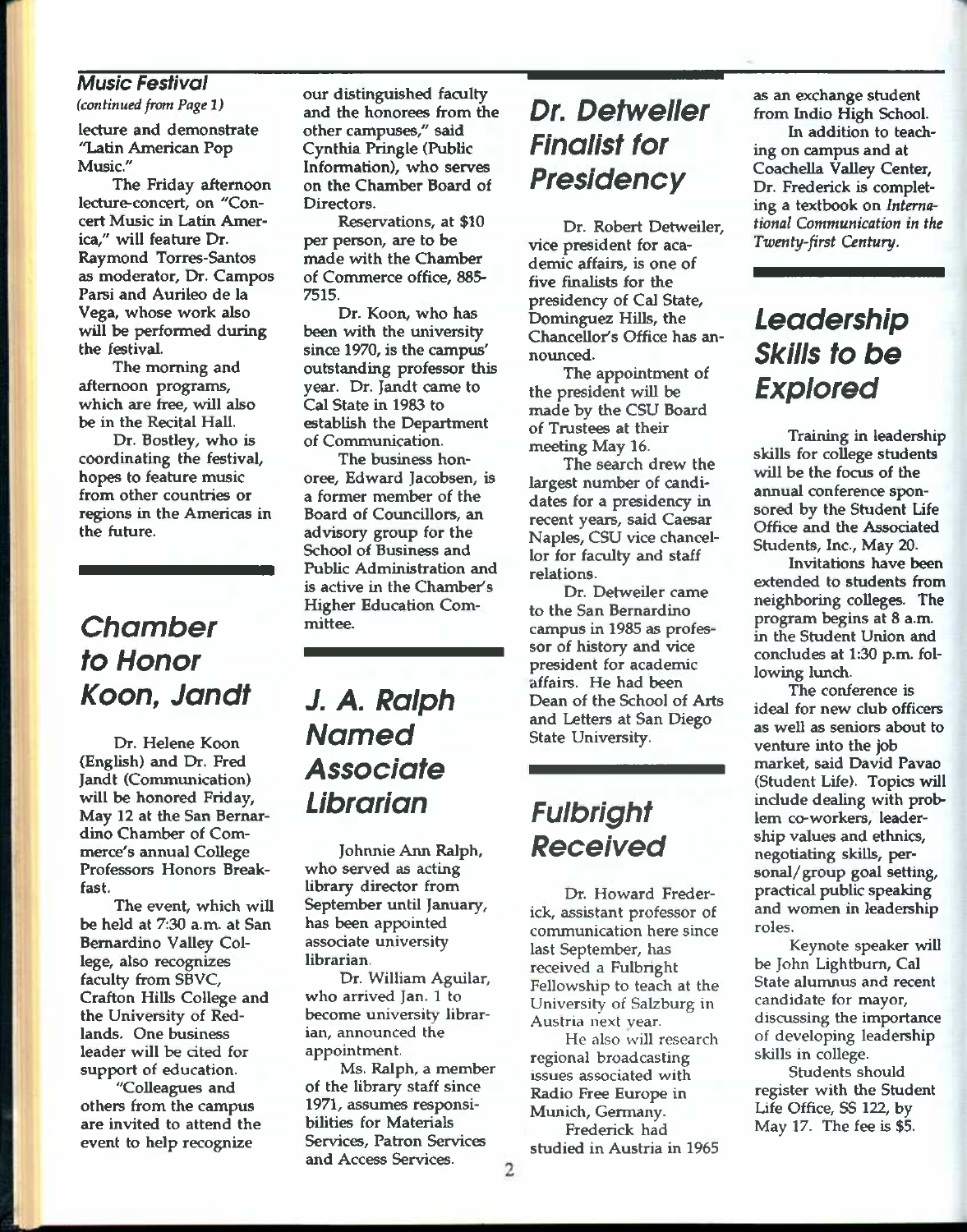# *news briefs news briefs news briefs*

### Spring Enrollment

This quarter there are 9142 students on campus, according to census day figures from Registrar ]oAnn Von Waid.

The figure represents a 14 percent increase over spring quarter a year ago and a drop of only 5.7 percent over the fall quarter high of 9694 students.

The full-time equivalent for spring quarter, 6840.5 FTE, is 15.4 percent greater than last spring.

### Como se dice . . .

The Department of Foreign Languages will sponsor its fourth annual Spanish Pronunciation Contest Saturday, May 20.

More than 200 students from several area high schools will compete from 9 a.m. to noon in PS 10. Faculty and staff from the campus and high school Spanish teachers will judge the students at four levels (first, second, third, fourth and nativespeaker categories).

Additional information is available from Dr. Daniel Whitaker (Foreign Languages) at Ext. 5855.

### Family Recreation

Every Tuesday evening, from 6 to 8 o'clock, is Family Recreation Night in the gymnasium.

The Recreational Sports Department is sponsoring the open use of Physical Education Department facilities for the families of students, faculty and staff, says Joe Long (Recreational Sports).

Available facilities included the gym, weight

room, swimming pool and tennis and racquetball courts. A certified life guard will be on duty at the pool and a members of the Rec Sports office will supervise the gym.

The Recreational Sports Department also is sponsoring open swimming at the gym pool from 11:30 a.m to 1:30 p.m. and from 230 to 5:30 p.m, Mondays, Wednesdays and Fridays; from noon to 5 p.m., Tuesdays and Thursday; and from noon to 4 p.m., Saturdays and Sundays.

A full schedule of other activities including intramural tennis, Softball and volleyball is available from Long at Ext. 5235.

### Student Cop end Gown Orders

Students may begin signing up for commencement caps and gowns Monday, May 15.

Instructions on the procedures to be followed in getting the appropriate regalia will be mailed to fall and winter quarter graduates next week by the Alumni Office. Candidates for degrees in spring and summer will receive their letters in mid-May.

Basically students come to the Alumni Affairs Office (a special table will be set up in the Administration Building lobby) to get the cards which authorize them to rent their gowns from the Bookstore.

#### Leading Futurist

The future in business and education will be predicted by a leading futurist. Dr. Willis Harman, in a talk at 7:30 p.m., Monday, May 8 in the Upper Commons.

Harman is president of the Institute of Noetic Sciences, which studies the nature and potential of the human mind, and earlier spent 16 years with the Stanford Research Institute as a senior social scientist.

Dr. Harman will share his research findings and discuss the changing relations between business and education, said Dr. Renate Caine, director of Cal State's Center for Applied Research in Integrative Learning, which is cosponsoring the talk.

A campus-wide reception honoring Dr. Harman will be held from 3:30 to 4:30 p.m.in the Upper Commons. He also will talk with School of Education faculty and local businessmen before the reception.

### Man Ray's Owner to Speak

William Wegman, New York artist known for his whimsical portrayals of his dog, Man Ray, will speak at 8 p.m., Friday, May 12 in PS 10.

Wegman will show slides, paintings and drawings featuring his pet weimaraner and his short video classic, "Dog Baseball," which has been seen on Saturday Night Live.

"In Wegman's photographs and videos, the dogs take on human roles and characteristics and are placed in everyday situations," said Sant Khalsa (Art). Wegman's work is in major art museums.

Admission to the talk is free to Cal State students and employees and \$4 for the public.

### Cemetery in Gallery

Two artists' proposal for a cemetery "that honors the mystery of existence" is on display in Gallery II in the Visual Arts Building through May 21.

The exhibit of ink drawings, the work of Marc Bailey and Richard Pope, is titled "Memento Mori, Garden of Mystery and Remembrance."

"Each person leaves posterity a small monument after they die. It is usually made of highly polished stone,  $2' \times 3'$  in size, mounted flush with the lawn," they write.

'The park-like setting of the modem cemetery was an innovation of the 1840s; the straight suburban rows of uniform flat gravemarkers an innovation of the 1940s. What was originally intended to be a place for spiritual reflection has become a dehumanizing and sterile place. ...

"We propose a burial ground not to honor individual by individual but to honor the mystery of existence," the artists say.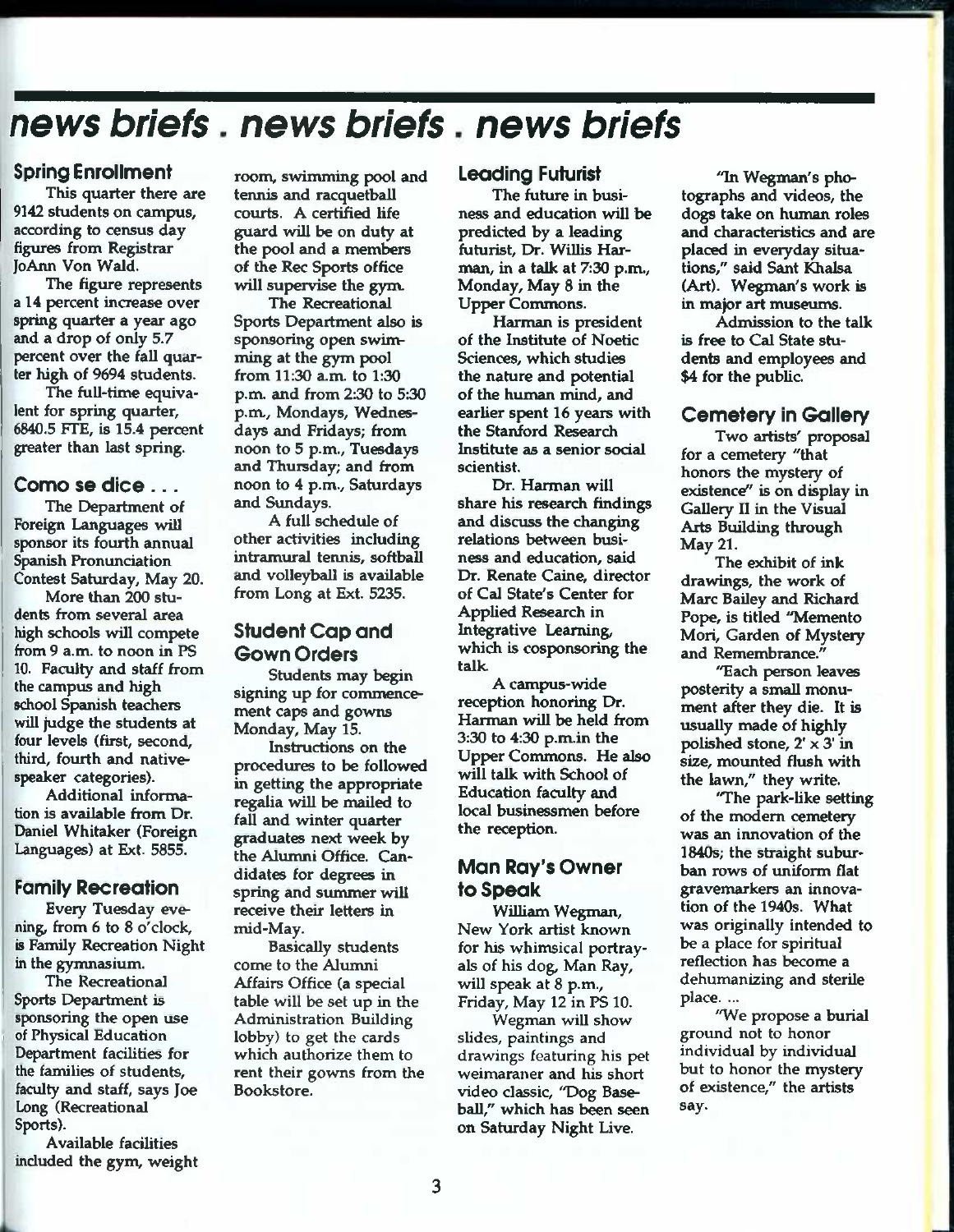### *Congratulations*

The university extends best wishes to Kathy Edmonds (Physical Plant) and Stuart Tremayne on their marriage April 23 in the Rialto United Methodist Church. They are making their home in Rialto.

### *Sympattiy*

The university extends deepest sympathy to Mary Canedy (Psychology) on the death of her father, William Joseph Berger, March 25.

# *Community Service*

Dr. Russell Barber (Anthropology) spent much of May 1 at Jefferson Hunt Elementary School in San Bernardino speaking to students. He talked to a second-grade class on 'The First Americans/' to a third-grade class on "Archaeology" and to another thirdgrade class on "Archaeology as a Career." He also was a judge for the Inland Empire Science and Engineering Fair May 2 in Riverside.

Dr. Frances Berdan (Anthropology) spoke to fourth, fifth and sixth graders at the Garden School in Riverside May 2 on 'The Aztecs and their Culture."

Dr. James D. Crum (Natural Sciences) spoke to the Retired Officers' Wives Club, March AFB,

April 28 on "What You Always Wanted to Know About Wine But Never Asked."

Dr. Juan Gonzalez (President's Office) spoke to two classes of seventh and eighth graders at Curtis Middle School in San Bernardino May 1 on "Cinco de Mayo: An Example of Courage and Self-Pride."

Dr. Julius Kaplan (Art/Graduate Programs) lectured to the Provisional Docents of the Los Angeles Coimty Museum of Art April 17 on "From Pop to the Present."

Dr. Karen Kolehmainen (Physics) gave a presentation on nuclear weapons and Star Wars to junior high and high school honors students at the spring conference of the California Scholarship Federation at the University of California, Riverside April 8. She also spoke to the San Bernardino Valley Amateur Astronomers on particle physics and astronomy April 15 on campus, in addition, she was interviewed by Ed Scannell of KRSO radio April 20 on collisions and near misses of asteroids with the earth.

Dr. Theodore McDowell (Geography) spoke to Riverside Museum Docents April 26 on "Environmental Studies: Protecting the Future of Life on Earth."

Dr. Tom Nakayama (Communication) made a presentation to the U.S. Forestry Service in San Bernardino May 1 on "Asian Americans as a "Model Minority.'"

Dr. Carolyn Neff (Music) served as guest conductor/clinician on two occasions—with the California Lutheran University Symphonic Band April 5,11-12, and at the Rowland Heights District Band Festival April 7-8.

Cynthia Fringle (Public Information) spoke to three classes at Foothill Knolls Elementary School in Upland April 7 about "The Importance of Being a Good Writer." She also talked to students at Lake Perris Continuation High School April 25 about careers in communication.

Dr. Judith M. Rymer (University Relations) made a presentation to the Fontana Rotary Club May 1 on "Update on Cal State."

Dr. Gilbert Sanchez (Pre-College Outreach) was appointed to the Corporate Board of Directors for United Way of Los Angeles County.

Officer Sam Sarmiento (Public Safety) received the officer of the year award from the Gents/Latino Peace Officers Association in San Bernardino for outstanding community service. The presentation was made at the annual awards banquet April 7 at the Maruko Hotel in San Bernardino.

Edna Steinman (Publications) presented a workshop and served as parliamentarian at the state convention of the American Association of University Women April 27-30 in Monterey.

David Suenram (Athletics) spoke to the Redlands Rotary Club April 20 on "Cal State Athletics."

### *Personnei*

New to the university

*FuU'titne, permanent* 

Luci Van Loon Department Secretary II Psychology Department Ext. 5570, PS 219

*Full-time, temporary through June* 30,1989

Martha Branson Clerical Assistant IIB School of Social and Behavioral Sciences Ext. 5500, FO 175

Charles Donovan Clerical Assistant IIA Records Ext. 5208, SS 107

Virginia Hall Clerical Assistant lA Undergraduate Studies Ext. 5032, SS 158

*Temporary through June* 30, *1989* 

Jack Rea Clerical Assistant lA Coachella Valley Center 619/341-2883

# *Empioyment Opportunities*

*Current job vacancies can be seen on Channel* 3, *the community access channel in San Bernardino. Information also is atyailabie on a 24-hour hotline at Ext. 5139, which is updated at 3 p.m., Fridays. Applications will be accepted until 2 p.m. on the date listed.* 

Bookstore: Shipping and Receiving Clerk~\$1260- \$1473/mo.; full-time.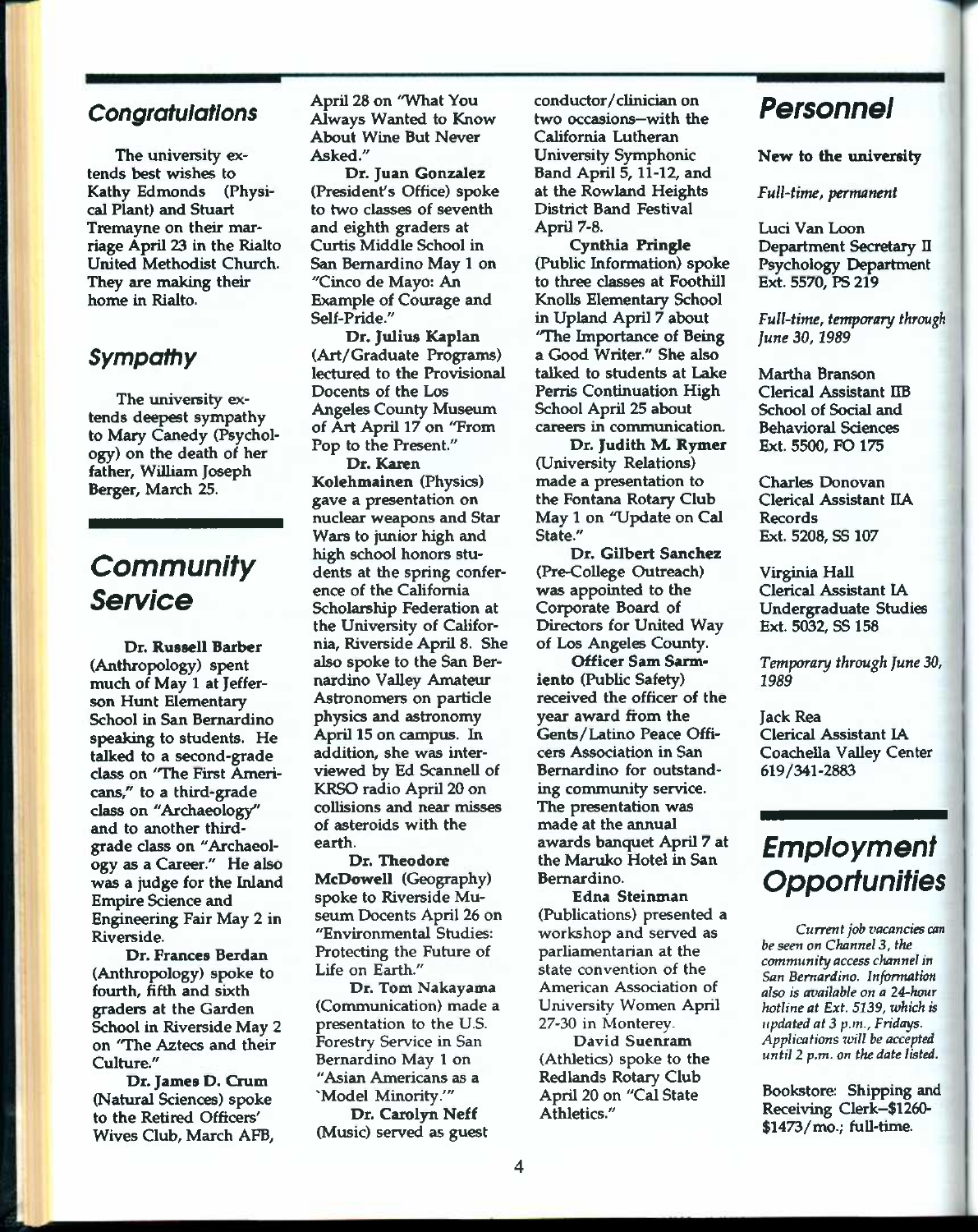Apply by May 12. (not a state position)

Children's Center: Director-\$2084-\$2917/mo.; fulltime, temporary July *1,*  1989 to June 30, 1990. Open until filled, (not a state position)

Extended Education: Extended Education Specialist I--\$2360-\$2839/ mo.; full-time, temporary July 1,1989 to June 30, 1990. Apply by May 19.

Personnel Office: Assistant Personnel Director (Personnel Management Specialist II, Administrator II)~up to \$36,000/yr.; fuU-time. Open until fiUed.

## *Calendar*

through Friday, June 2 Exhibit. The Dechter Collection of Greek Vases. 9 a.m. to 4 p.m., Monday through Friday, Art Gallery. Reception, open to the public, 7-9 p.m.. May 5. Free.

through Sunday, May 21 Exhibit. Memento Mori, Garden of Mystery and Remembrance, ink on paper by Marc Bailey and Richard Pope. 9 a.m. to 4 p.m., Monday through Friday, Gallery II. Free.

#### Friday, May 5

"Greek and Roman Classicism: The Creation and the Recollection of an Ideal," lecture by Richard Brilliant, professor. Department of Art History and Archaeology at Columbia University. 7 p.n\. VA 110. Free.

Friday, May 5 Cinco de Mayo Fiesta with luncheon, Mariachi California, Folklorico California and Aztec Dancers, 11:00 a.m. to 2:45 p.m.. Commons Plaza. Free.

Friday, May 5 Saturday, May 6 Spring Dance Concert. Dance Images, directed by Gilda Gant, with guest choreographers and their students. 8:15 p.m.. Recital Hall. \$5 adults, \$3 off-campus students, free to Cal State students.

#### Saturday, May 6

Foreign Film. "Germany, Pale Mother," tragic story of Germany's young women during and after World War II; directed by Helma Sanders-Brahms. German with English subtitles. (NR, color) 8:15 p.m., PS 10. Free.

### Monday, May 8

"What the Second Scientific Revolution Means for Business and Education," lecture by Dr. Willis Harman, president of the Institute of Noetic Sciences and futurist. 7:30 p.m.. Upper Commons. Free. Reception, 3:30 to 4:30 p.m.. May 8. Upper Commons. Free.

Tuesday, May 9 "California, the Year 2000," lecture by Edmund (Pat) Brown, Sr., former governor of California. 8 p.m.. Upper Commons. Free.

Wednesday, May 10 'The Problems and Accomplishments of the United Nations," keynote address by Dr. C. Chan, ambassador from Singapore, at the XII Model United Nations of San Bernardino. 3:30 p.m., SUMP. Free.

Wednesday, May 10 'The Contributions of Jose Posada to Chicano Art," lecture by Joe Moran, professor of art. 7 p.m.. Sycamore Room. Free.

Thursday, May 11 Poetry Reading/Workshop. Sherod Santos, distinguished poet and former English professor here, whose work appears in the New Yorker. 7 p.m.. Recital Hall. Free.

Thursday, May 11 'The Crisis in the Sudan," lecture by Dr. Jay O'Brien, visiting scholar. Department of Anthropology. Noon, CA 186. Free.

Friday, May 12 Lecture/Slide Show. William Wegman, New York artist internationally known for whimsical portrayals of his dog, Man Ray, will show videos and slides of his photographs, paintings and drawings which focus on his pet weimaraner. 8 p.m, PS 10. Admission \$4, free to Cal State faculty and students.

Monday, May 15 Poetry Reading. Enrique Jaramillo-Levi, visiting lecturer, Panamanian poet and short story writer, reading his own poetry. Discussion will follow. 1 p.m., PL 244. Free.

Monday, May 15 "Contributions of Contemporary Mexican Writers to Literature," lecture by Dr. Stella Clark, professor of Spanish. 7 p.m.. Pine Room Free.

Tuesday, May 16 'The Adoption of Contraception in South Asia," lecture by Dr. Kenneth Peterson, assistant professor of economics. Noon, Panorama Room. Free.

Tuesday, May 16 "A New Strategy for Developing Assessment Instruments in Science, Technology and Society-Overcoming the Immaculate Perception," lecture by Dr. Herbert Brunkhorst, coordinator of secondary education. 7 p.m., Sycamore Room. Free.

Wednesday, May 17 'The Dechter Collection of Greek Vases," lecture by Dr. Kenneth Hamma, associate curator of antiquities, J. Paul Getty Museum. Noon, VA 110. Free.

Wednesday, May 17 'Towards a Critical Pedagogy: The Philosophy of Paulo Freire," lecture by Dr. Barbara Flores, associate professor of education. 7 p.m.. Panorama Room. Free.

"Music of the Americas" Festival

May 17 Wednesday Lecture/Clinic. "Latin American Influences on Band and Chamber Wind Ensembles," featuring the University Symphonic Band. Dr. Carolyn Neff, associate professor of music, conductor/clinician, and Dr. Hector Campos Parsi, distinguished visiting professor, lecturer. 11 a.m., Recital Hall. Free.